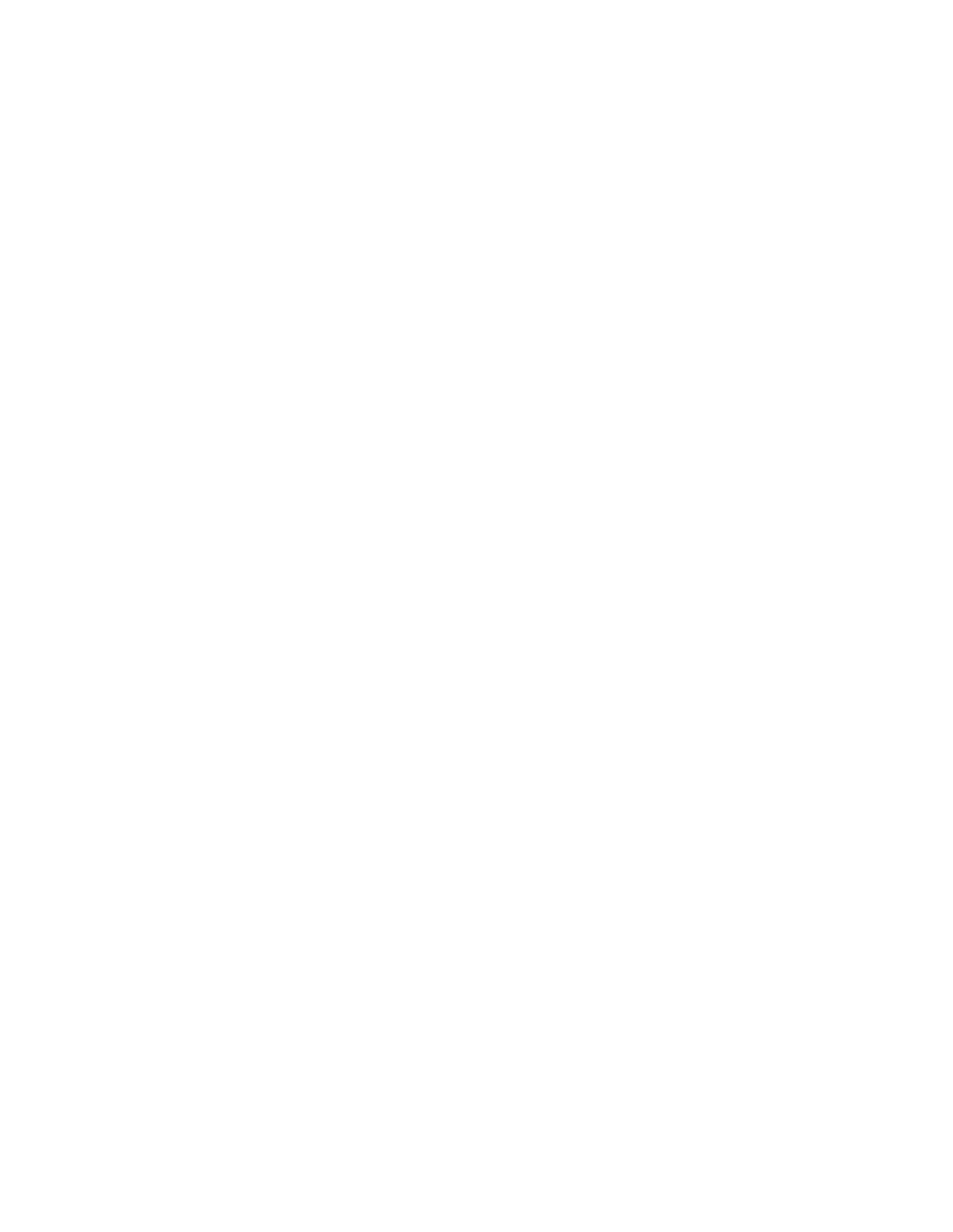10.01 **PUBLIC NUISANCES PROHIBITED**. No person shall erect, contrive, cause, continue, maintain or permit to exist any public nuisance within the Village.

10.02 **PUBLIC NUISANCES DEFINED**. A public nuisance is a thing, act, occupation, condition or use of property which continues for such length of time as to:

(1) Substantially annoy, injure or endanger the comfort, health, repose or safety of the public.

(2) In any way render the public insecure in life or in the use of property;

(3) Greatly offend the public morals or decency;

(4) Unlawfully and substantially interfere with, obstruct or tend to obstruct or render dangerous for passage any street, alley, highway, navigable body of water or other public way or the use of public property.

10.03 **PUBLIC NUISANCES AFFECTING HEALTH.** The following acts, omissions, places, conditions and things are specifically declared to be public health nuisances; but such enumeration shall not be construed to exclude other health nuisances coming within the definition of subsection 10.02:

(1) ADULTERATED FOOD. All decayed, adulterated or unwholesome food or drink sold or offered for sale to the public.

(2) UNBURIED CARCASSES. Carcasses of animals, birds or fowl not intended for human consumption or food which are not buried or otherwise disposed of in a sanitary manner within 24 hours after death.

(3) BREEDING PLACES FOR INSECTS OR VERMIN. Accumulations of decayed animal or vegetable matter, trash, rubbish, rotting lumber, bedding, packing material, scrap metal or any material in which flies, mosquitoes, disease-carrying insects, rats or other vermin can breed.

(4) STAGNANT WATER. All stagnant water in which mosquitoes, flies or other insects can multiply.

(5) PRIVY VAULTS AND GARBAGE CANS. Privy vaults and garbage cans which are not fly-tight.

(6) NOXIOUS WEEDS/FILL/TOPSOIL/GROUND PILES. (Am. 2-16-12)

(a) In addition to those noxious weeds listed in Wisconsin Statutes 66.0407, any grasses, lawns or weeds of any kind over 8" in height (residential zoned parcels) and over 12" in height (business or industrial zoned parcels) are declared to be noxious weeds, unless no portion of the parcel on which they are located lies within 200' of any other owner's dwelling unit or commercial building. In the case of property adjacent to the street right-of-way, any grasses, lawns or weeds of any kind over eight inches in height are declared to be noxious weeds if they are located in either of the following areas: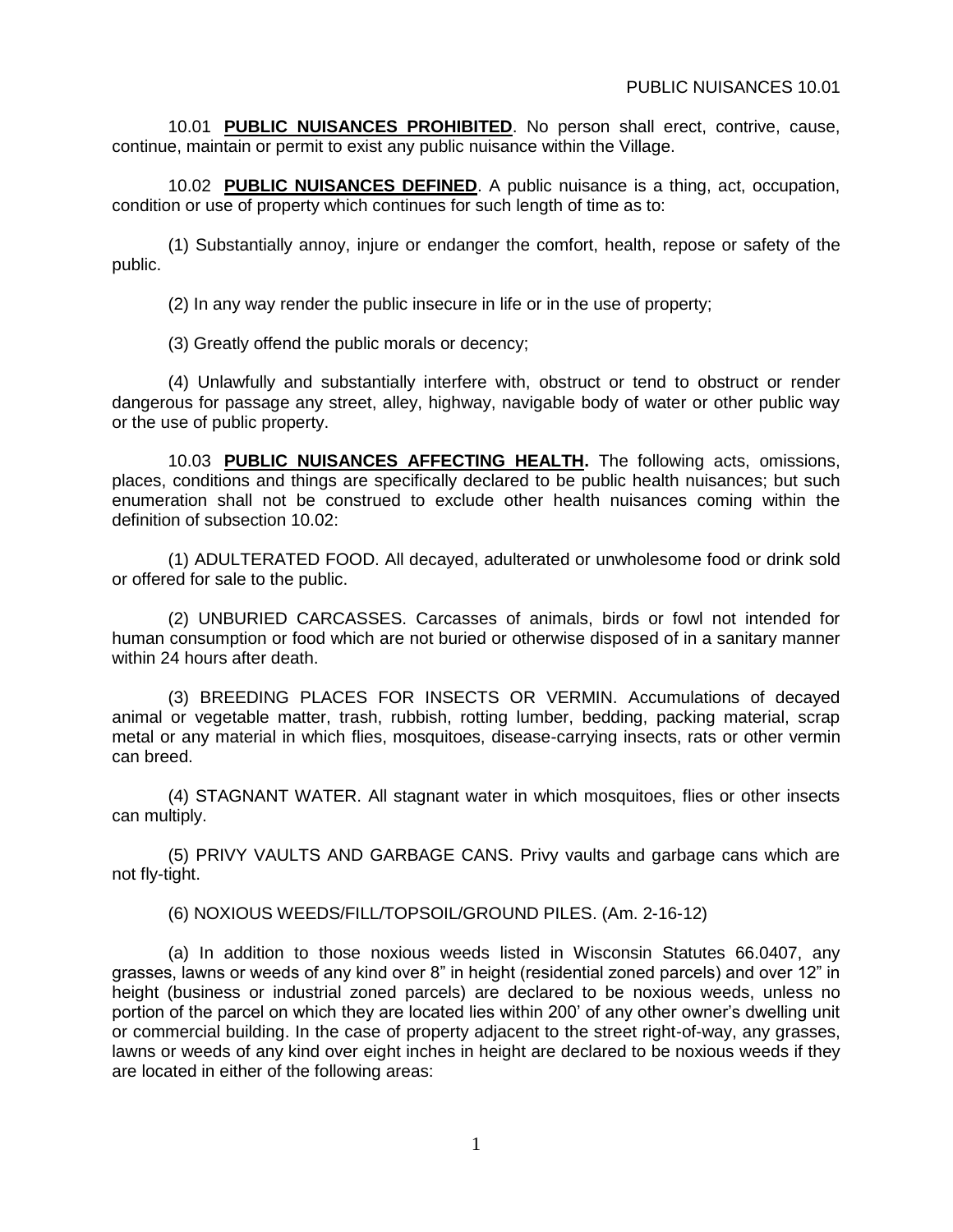1. In areas where there is no sidewalk, within 10' from the curb or other termination of the edge of the roadway; or.

2. In areas with sidewalk, between the sidewalk and the curb and within 10' from the inside portion of the sidewalk.

(b) Topsoil, fill, ground piles or the like on lots for future development shall be removed or leveled within twelve months of its placement. Any existing lots with topsoil, fill, ground piles or the like at the time of ordinance adoption, shall have a period of twelve months to remove or level the like from the date of adoption.

(c) Cost of abatement. In the event the Department of Public Works removes or levels noxious weeds, topsoil, fill or ground piles which have not been corrected by the property owner, the owner shall be assessed a minimum charge of \$50.00 or more as to be determined by the Director of Public Works. A second time during a twelve-month period shall be assessed at double the rate. Any unpaid charges shall be assessed against the property as a special tax pursuant to Wisconsin Statutes.

(7) WATER POLLUTION. The pollution of any public well or cistern, stream, lake, canal or other body of water by sewage, creamery or industrial wastes or other substances.

(8) NOXIOUS ODORS, ETC. Any use of property, substances or things within the Village emitting or causing any foul, offensive, noisome or disagreeable odors, gases, effluvia or stenches extremely repulsive to the physical senses of ordinary persons which annoy, discomfort, injure or inconvenience the health of any appreciable number of persons within the Village.

(9) STREET POLLUTION. Any use of property which causes any noxious or unwholesome liquid or substance to flow into or upon any street, gutter, alley, sidewalk or public place within the Village.

(10) AIR POLLUTION. The escape of smoke, soot, cinders, noxious acids, fumes, gases, fly ash, industrial dust or other atmospheric pollutants within the Village or within one mile therefrom in such quantities as to endanger the health of persons of ordinary sensibilities or threaten or cause substantial damage to property in the Village.

(11) TOBACCO AND VAPOR PRODUCT USE REGULATION IN MUNICIPAL BUILDINGS. (Created 4-5-05). (Am 5/13/19).

(a) Definition. Definition of a tobacco or vapor product is as referred in Code Chapter 9, Pubic Peace and Good Order, Subsection 9.20(e) 1. Tobacco Product and 2. Vapor Product.

(b) Regulation. No person shall burn or hold, inhale or exhale smoke, chew or suck or otherwise consume a tobacco or vapor product in any municipally owned building within the Village of Valders limits.

- (c) Signage.
- 1. Signs prohibiting smoking shall be posted conspicuously in a prominent location in all municipal buildings.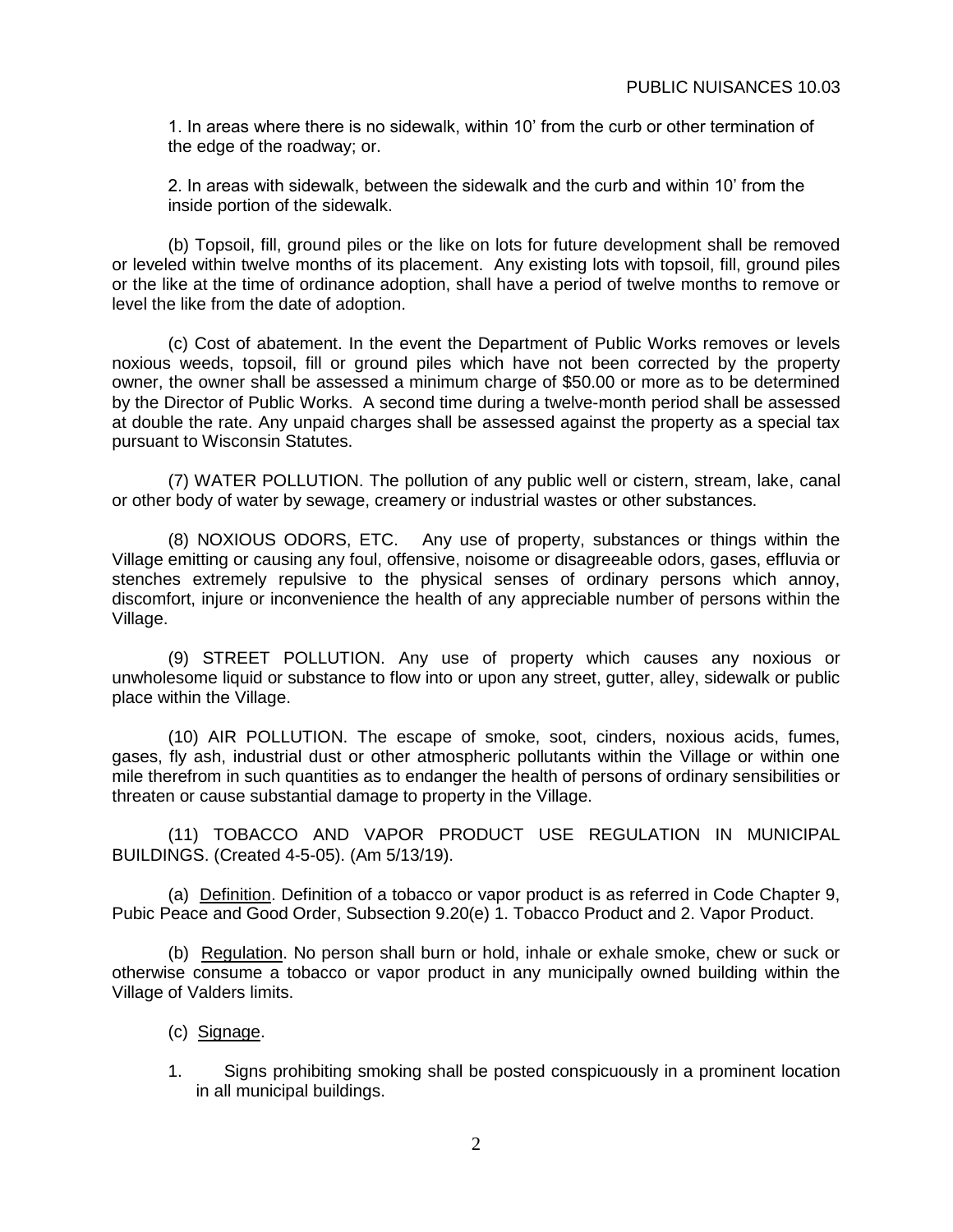2. It shall be unlawful for any person, not so authorized, to remove, deface, or destroy any "No Smoking" sign located in said buildings.

10.04 **PUBLIC NUISANCES OFFENDING MORALS AND DECENCY**. The following acts, omissions, places, conditions and things are specifically declared to be public nuisances offending public morals and decency; but such enumeration shall not be construed to exclude other nuisances offending public morals and decency coming with the definition of subsection 10.02.:

(1) CONDUCT PROHIBITED. It shall be unlawful for any person to engage in or permit any person, employee, entertainer, or patron to engage in, any of the following conduct at any business establishment within the Village limits:

1. The performance of acts or simulated acts of sexual intercourse, masturbation, sodomy, bestiality, oral copulation, flagellation, or any sexual acts which are prohibited by law.

2. The actual or simulated touching, caressing, or fondling of the breast, buttocks, anus, vulva or genitals.

3. The actual or simulated displaying of the areola of the breast, pubic hair, anus, vulva or genitals.

4. The wearing, displaying or use of any device or covering exposed to view, which simulates the breast, pubic hair, anus, vulva or genitals.

5. The use of artificial devices or inanimate objects to depict any of the acts prohibited in this subsection.

6. The showing of films, videos, slide or still pictures depicting any of the acts prohibited in this section.

(2) GAMBLING DEVICES. All gambling devices and slot machines.

(3) UNLICENCED SALE OF LIQUOR AND BEER. All places where intoxicating liquor or fermented malt beverages are sold, possessed, stored, brewed, bottled, manufactured or rectified without a permit or license as provided for by the ordinances of the Village.

(4) CONTINUOUS VIOLATION OF VILLAGE ORDINANCES. Any place or premises within the Village where Village ordinances or State laws relating to public health, safety, peace, morals or welfare are openly, continuously, repeatedly and intentionally violated.

(5) ILLEGAL DRINKING. Any place or premises resorted to for the purpose of drinking intoxicating liquor or fermented malt beverages in violation of State laws.

10.05 **PUBLIC NUISANCES AFFECTING PEACE AND SAFETY**. The following things are declared to be public nuisances affecting peace and safety; but such enumeration shall not be construed to exclude other nuisances affecting public peace or safety coming within the definition of §10.02: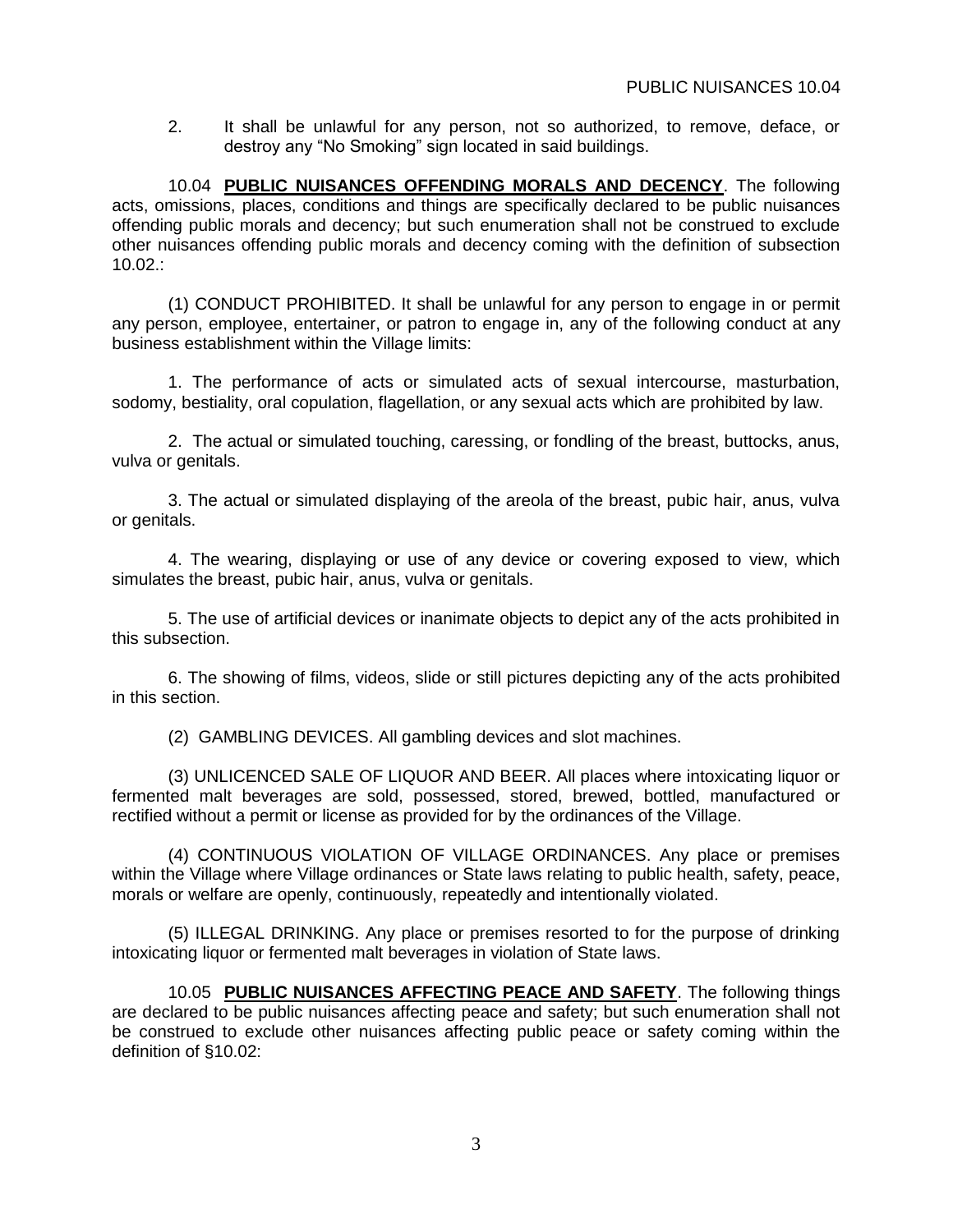(1) DANGEROUS SIGNS, BILLBOARDS, ETC. All signs, billboards, awnings and other similar structures over or near streets, sidewalks, public grounds or places frequented by the public, so situated or constructed as to endanger the public safety. At no time shall any signs be allowed on any traffic or street light post or any other poles maintained by the Village or any other utility.

(2) ILLEGAL BUILDINGS. All buildings erected, repaired or altered in violation of Village ordinances relating to materials and manner of construction of buildings and structures within the Village.

(3) UNAUTHORIZED TRAFFIC SIGNS. All unauthorized signs, signals, markings or devices placed or maintained upon or in view of any public highway or railway crossing which purport to be or may be mistaken as official traffic control devices or railroad signs or signals or which, because of their color, location, brilliance or manner of operation, interfere with the effectiveness of any such device, sign or signal.

(4) OBSTRUCTIONS OF INTERSECTIONS. All trees, hedges, billboards or other obstructions, which prevent persons driving vehicles on public streets, alleys or highways from obtaining a clear view of traffic when approaching an intersection or pedestrian crosswalk.

(5) LOW HANGING TREE LIMBS. All limbs of trees which project over and less than 7' above any public sidewalk, street or other public place.

(6) DANGEROUS TREES. All trees which are a menace to public safety or are the cause of substantial annoyance to the general public.

(7) FIREWORKS. All use or display of fireworks, except as provided by State laws and Village ordinances.

(8) DILAPIDATED BUILDINGS. All buildings or structures so old, dilapidated or out of repair as to be dangerous, unsafe, insanitary or otherwise unfit for human use.

(9) LOW HANGING WIRES AND CABLES. All wires and cables over streets, alleys or public grounds which are strung less than 15' above the surface thereof.

(10) ANIMALS OR FOWL.

(a) The keeping or harboring of any animal or fowl which by frequent or habitual howling, yelping, barking, crowing or making of other noises, shall constitutes of violation of ordinance §12.04 (8)(d).

(b) No person owning or in control of any animal, shall allow or permit such animal to defecate on any private or public property owned by another, unless such person shall immediately remove all feces so deposited by such animal.

(11) OBSTRUCTIONS OF STREETS; EXCAVATIONS. All obstructions of streets, alleys, sidewalks or crosswalks an all excavations in or under the same, except as permitted by the ordinances of the Village, but including those which, although made in accordance with such ordinances, are kept or maintained for an unreasonable or illegal length of time after the purpose thereof has been accomplished or which do not conform to the permit.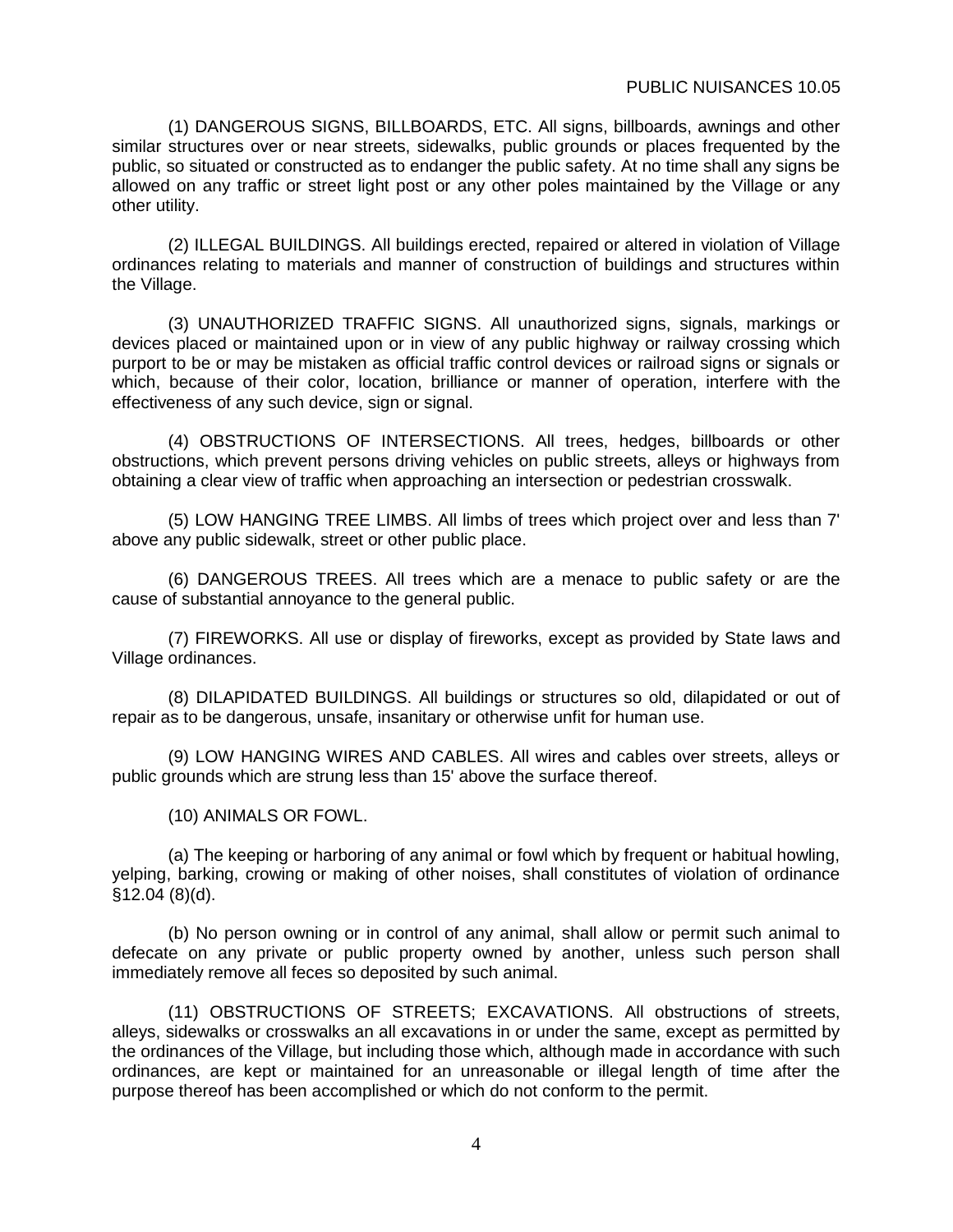(12) UNLAWFUL ASSEMBLIES. Any unauthorized or unlawful use of property abutting on a public street, alley or sidewalk or on a public street, alley or sidewalk which causes people to gather, obstructing traffic and free use of any public way.

10.06 **PROPER DISTRIBUTION OF MATERIALS.** (Created 4-5-05) Whoever shall distribute throughout the Village of Valders, any flyers, publications or periodicals, shall do so in such a manner as not to cause a Public Nuisance. All distribution of these materials shall be distributed, in such a fashion, as to be placed on the building as a door knocker, between doors or in an acceptable paper receptacle. At no times will placing materials on sidewalks, lawns or front yards be allowed. All materials must not be allowed to be affected by weather or placed in such a fashion as to become loose or unbundled. Proper placement of all distributed materials will be the responsibility of the originator of the materials and not the distributor, whether subcontracted or any other means of material distribution.

10.07 **PUBLIC NUISANCES RELATING TO STORAGE OF JUNK & VEHICLES.** (Am 2-16-12)

(1) DEFINITIONS. The following definitions shall apply in the interpretation and enforcement of this section:

**Person** shall mean any individual, firm, partnership, association, corporation, company of organization of any kind.

**Vehicle** shall mean a machine propelled by power other than human power designated to travel along the ground, air or water by use of wheels, treads, runners, or slides and transport persons or property or pull machinery and shall include, without limitation, automobile, truck, trailer, motor home, motorcycle, tractor, wagon, boat and aircraft.

(2) STORAGE AND DUMPING OF WASTE, JUNK, DEBRIS AND GARBAGE. The term junk shall include any scrap, waste, reclaimable material or debris, whether or not stored, for sale or in the process of being dismantled, destroyed, processes, salvaged, stored, baled, disposed, or other use or disposition. Junk shall include all types of junk, including unregistered or inoperable vehicles, tires, vehicle parts, equipment, paper, furniture, rags, metal, glass, building materials, household appliances, machinery, brush, wood and lumber. Owners and occupants shall take measure to prevent litter and/or debris from being carried by the elements to adjoining premises.

(3) JUNKED VEHICLES. No person shall keep any partially dismantled, unregistered, inoperable, wrecked or otherwise junked vehicle on any privately owned premises in the Village for a period of time in excess of 72 hours or any publicly owned premises within the Village, including any street, highway or parking lot, for a period of time in excess of 24 hours. Any such vehicle shall constitute a public nuisance and subject the owner or keeper thereof to forfeiture.

(4) ABANDONED VEHICLES. No person shall leave unattended any vehicle, for a period exceeding two months in a 12-month period, on any private or public property, including any street or highway, for such time, and under such circumstances, as to cause the vehicle to reasonably appear to be abandoned. Whenever any vehicle has been left unattended without the permission of the property owner for more than 72 hours on private property or more than 72 hours on any public property, including any street, highway, or parking lot the vehicle is deemed abandoned and constitutes a public nuisance.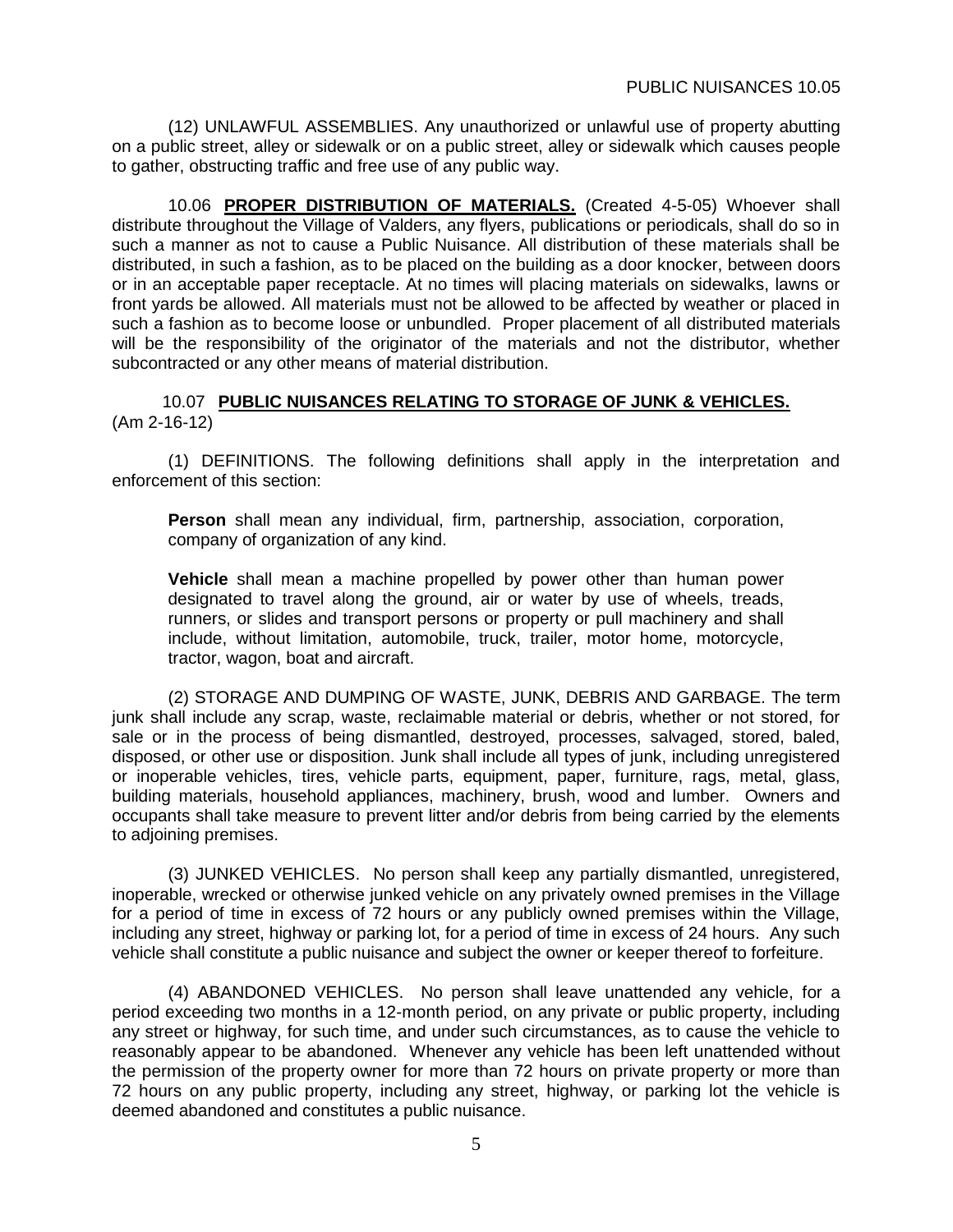A vehicle shall not be considered an abandoned vehicle when it is out of ordinary public view. Violation of this subsection shall subject the owner or keeper of such vehicle to forfeiture, and may be towed/removed at the owner's expense.

(5) EXCEPTIONS. The following vehicles shall be considered not junked or abandoned within the meaning of subsection (3) or (4) of this section:

(a) Vehicles kept in connection with an automotive sales or repair business enterprise located in a properly zoned area;

(b) Vehicles kept in an enclosed building;

(c) Vehicles located on the premises of a business operated in a lawful place and manner necessary to the operation of such business enterprise; and

(d) Vehicles in an appropriate storage or depository maintained in a lawful place and manner by the Village.

(6) OUTSIDE STORAGE OF OPERABLE VEHICLES IN RESIDENTIAL ZONES. Not more than one vehicle may be stored outside of enclosed buildings for a period exceeding two months in any 12-month period. Such storage may not occupy an required front, side or rear yard setback area defined in Chapter 17.06, 17.07 and 17.08. A vehicle which is currently licensed and driven regularly on the street shall not be considered as a vehicle in storage. For the purposes of residential parking, each required standard off-street parking space shall be a minimum of nine feet in width. Temporary parking in residential front and street side yards is permitted, but not to exceed 72 hours of continuous parking. All access driveways shall be paved or otherwise surfaced with an all-weather surface. Such parking spaces shall be reserved for the sole use of the occupants of the building or lot and the visitors thereto. Other classes of construction/zoning shall for parking regulations be as defined in Chapter 17.17.

(7) VEHICLE REPAIR IN RESIDENTIAL ZONES. Vehicle repair in Residential Zones is prohibited except for minor maintenance and repair on vehicles owned and regularly operated by the owner of the premises, tenant or members of their immediate families.

(8) IMPOUNDING. Any junked, stored or abandoned vehicle found to be in violation of this section may be impounded and disposed of as provided in Wis. Stat. § 342.40. The Valders Police Department shall be responsible for the administration of this subsection. Sale of impounded vehicles shall be by sealed bid.

(9) PENALTIES. Any person, firm, partnership or corporation violating or failing to comply with any of the provisions of this section shall be subject to penalties in Chapter 25.04.

10.08 **PUBLIC NUISANCES RELATING TO OWNER RESPONSIBILITIES FOR MAINTENANCE OF STRUCTURES AND PREMISES.** (Am. 2-16-12) It is the purpose of this section to define owner responsibilities of existing structures and their premises; to prevent future blighted properties within our municipality. Compliance of the parameters of this section is in the best interest of our citizens, for reasons of public health and welfare, safety, crime prevention, fire protection and depreciation of property values.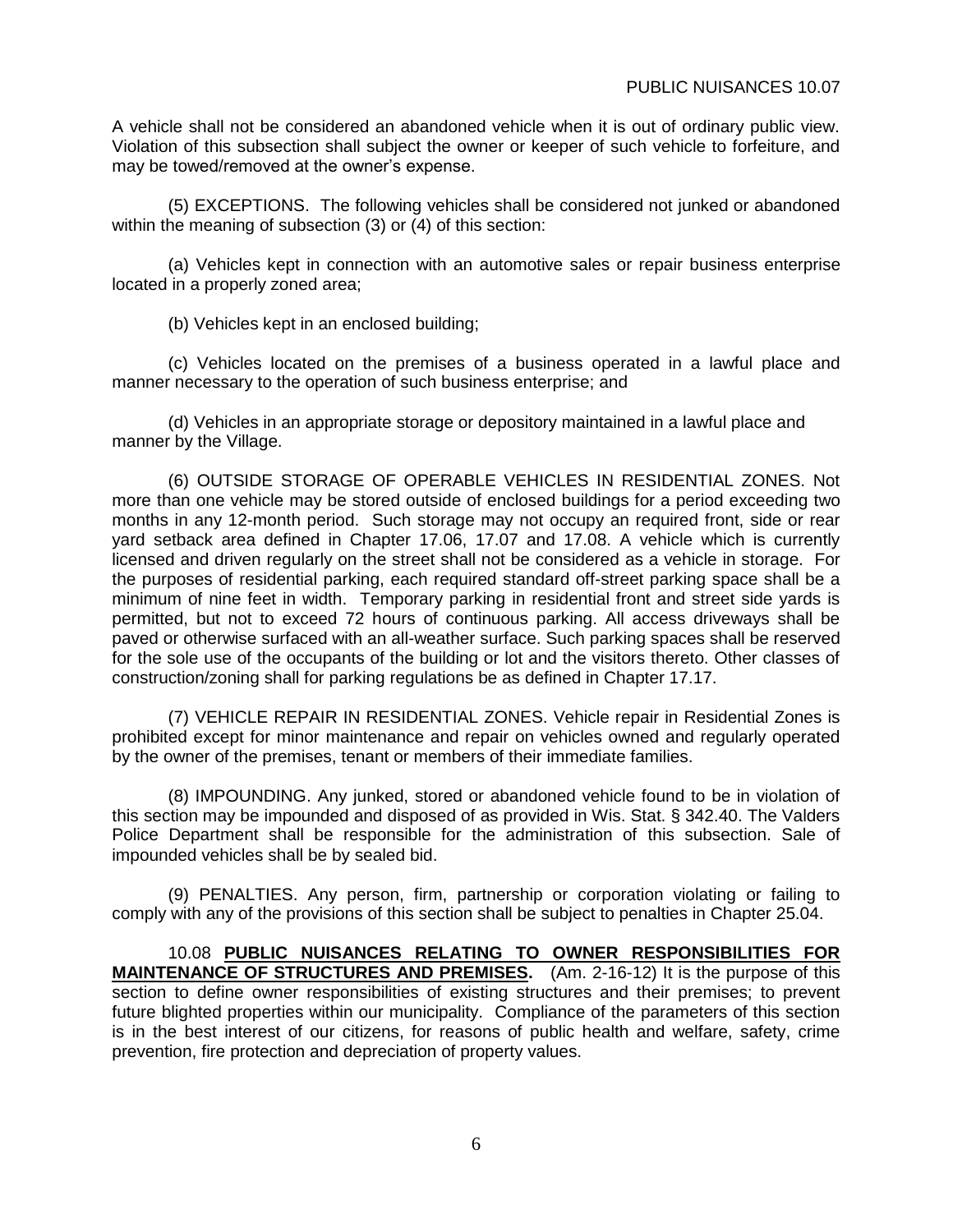(1) MAINTENANCE OF FOUNDATIONS, EXTERIOR WALLS, ROOFS. Every foundation, exterior wall, and roof shall be reasonably weather tight, watertight, rodent and insect proof, and structurally sound; and shall be kept in a reasonably good state of maintenance and repair.

(2) MAINTENANCE OF WINDOWS, EXTERIOR DOORS AND BASEMENT HATCHWAYS. Every window, exterior door, and basement hatchway shall be reasonably weather tight, watertight and rodent proof; and shall be kept in reasonably good working condition and state of maintenance and repair. All windows must have glass, plexi-glass or screens and not be broken.

(3) PROTECTION OF EXTERIOR SURFACES. All exterior surfaces shall be reasonably protected from the elements to prevent deformation or deterioration, by paint or other approved protective coatings. Missing siding and blistering or peeling paint must be replaced or maintained.

(4) MAINTENANCE OF STAIRWAYS AND PORCHES. Every outside stairway, porch, deck or gazebos shall be so constructed to be reasonably safe to use and capable of supporting the load that normal use may case to be placed thereon; and shall be kept in sound condition and in a reasonably good state of maintenance and repair.

(5) MAINTENANCE OF CHIMNEYS AND SUPPLIED SMOKE PIPES. Every chimney and every supplied smoke pipe shall be adequately supported, reasonably clean, protected from deterioration and maintained in a reasonably good state of repair.

(6) OUTSIDE GARAGES AND ACCESSORY BUILDINGS ETC. Outside garages and accessory buildings and structures, including, but not limited to, storage sheds, swimming pools, cabanas, dog houses, flag poles, fences, play houses, tree houses, barbeque pits and planters shall be maintained in good repair, painted, stained or sided, and in a clean and sanitary condition.

(7) GARBAGE RECEPTACLES AND COLLECTION REQUIREMENTS. Garbage receptacles shall if feasible be kept in garages or accessory buildings. Garbage receptacles when stored outside shall be kept in a leak proof container with a tight fitting cover and stored in an unobtrusive area. Garbage shall be placed curbside for pickup no earlier than 3AM on collection day, unless it is in such a container as described herein, than it may be placed curbside the night before.

(8) COMPOST PILES. The Village of Valders encourages composting and has a site available for resident use located at our recycle center located at 409 West Wilson Street for brush, grass and other yard waste. Compost or yard waste bins, shall be permitted on private premises provided they are located and maintained in a manner that does not produce noxious odors or rodent harborage, nor shall they be allowed to deteriorate to the point of being an eyesore or a nuisance.

(9) FIREWOOD STORAGE. Any storage of more than one full cord of firewood outside of buildings shall be enclosed by a fence in such a manner so as to visually obstruct viewing of wood storage from adjacent private or public view when observed from normal grade level activity. Fencing shall be constructed and maintained in accordance with Section (6) of this section and Chapter 17. Weeds shall be cut and wood stored in a manner which will assure continuous rodent control. No wood storage shall be permitted in the required front, side or rear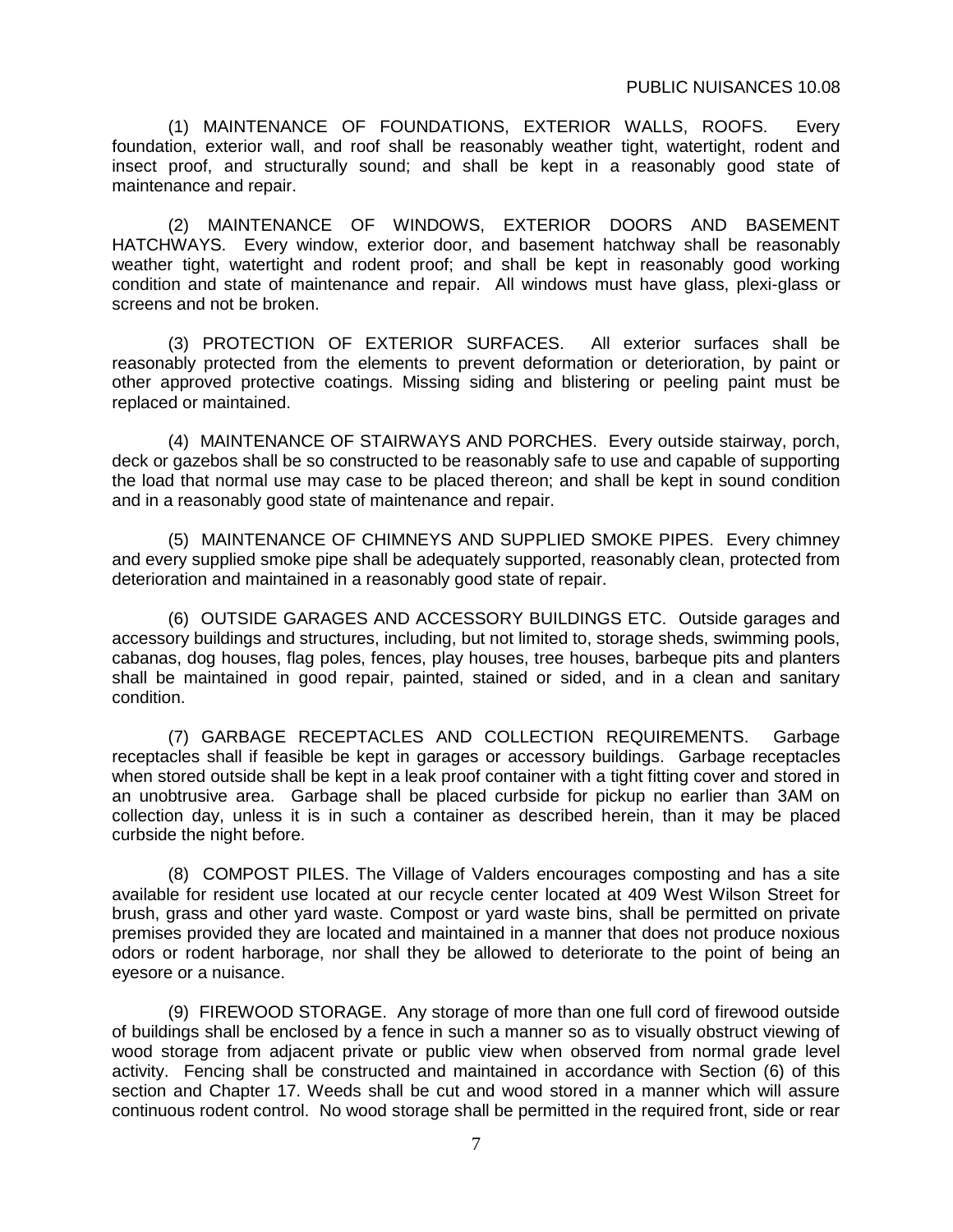yard setback areas, unless such area is more than 50 feet beyond the street property line. In any case, no more than three full cords of wood may be stored on any residential lot at any time. A full cord is defined herein as the storage of firewood measuring four feet in height, by four feet in width, by eight feet in length.

A full cord shall not include firewood resulting or created as a result of the removal, felling or destruction of a tree, and the resulting storage of cut, sawed or chopped wood related thereto, which shall be authorized to remain on a residential lot of record for not more than six consecutive months from the date of destruction of said tree(s).

(10) PEST EXTERMINATION. Every owner of structure shall be responsible for the extermination of detrimental insects, rodents, or other pests on the premises. Whenever infestation exists extermination and/or elimination thereof shall be the responsibility of the owner.

### 10.09-10.12 **RESERVED**

### 10.13 **ABATEMENT OF PUBLIC NUISANCES**.

(1) ENFORCEMENT. The Chief of Police, the Fire Chief, the Building Inspector or the Manitowoc County Health Officer shall enforce those provisions of this chapter that come within the jurisdiction of their office; and they shall make periodic inspections and inspections upon complaint to insure that such provisions are not violated. No action shall be taken under this section to abate a public nuisance unless the officer has inspected or caused to be inspected the premises where the nuisance is alleged to exist and has satisfied himself that a nuisance does in fact exist.

(2) SUMMARY ABATEMENT. If the inspecting officer determines that a public nuisance exists within the Village and that there is great and immediate danger to the public health, safety, peace, morals or decency, the President may direct the proper officer to cause the same to be abated and charge the cost thereof to the owner, occupant or person causing, permitting or maintaining the nuisance, as the case may be.

(3) ABATEMENT AFTER NOTICE. If the inspecting officer determines that a public nuisance exists within the Village and that there is great and immediate danger to the public health, safety, peace, morals or decency, he shall serve notice on the person causing or maintaining the nuisance to remove the same within 10 days. If such nuisance is not removed within 10 days, the proper officer shall cause the nuisance to be removed as provided in subsection (2).

(4) OTHER METHODS NOT EXCLUDED. Nothing in this chapter shall be construed as prohibiting the abatement of public nuisances by the Village or its officials in accordance with the laws of the State.

(5) COURT ORDER. Except when necessary under subsection (2), an officer hereunder shall not use force to obtain access to private property to abate a public nuisance but shall request permission to enter upon private property if such premises are occupied and, if such permission is denied, shall apply to any court having jurisdiction for an order assisting the abatement of the public nuisance.